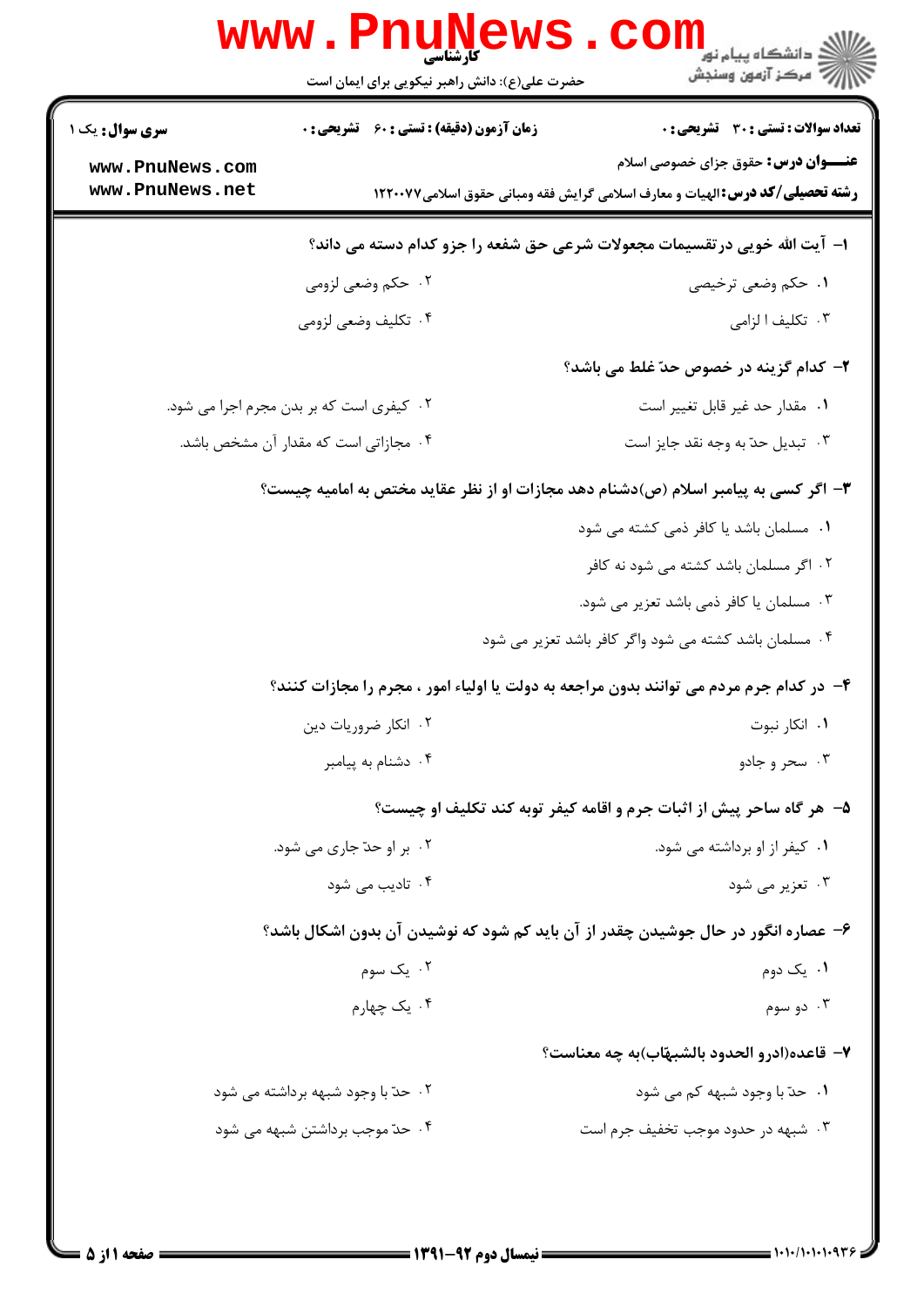|                                              | www.PnuNews<br>حضرت علی(ع): دانش راهبر نیکویی برای ایمان است | ڪ دانشڪاه پيا <sub>م</sub> نور<br><mark>∕</mark> > مرڪز آزمون وسنڊش                                                                                                 |  |
|----------------------------------------------|--------------------------------------------------------------|---------------------------------------------------------------------------------------------------------------------------------------------------------------------|--|
| <b>سری سوال : ۱ یک</b>                       | <b>زمان آزمون (دقیقه) : تستی : 60 ٪ تشریحی : 0</b>           | <b>تعداد سوالات : تستی : 30 ٪ تشریحی : 0</b>                                                                                                                        |  |
| www.PnuNews.com                              |                                                              | <b>عنـــوان درس:</b> حقوق جزای خصوصی اسلام                                                                                                                          |  |
| www.PnuNews.net                              |                                                              | <b>رشته تحصیلی/کد درس: ا</b> لهیات و معارف اسلامی گرایش فقه ومبانی حقوق اسلامی۱۲۲۰۰۷۷                                                                               |  |
|                                              |                                                              | ۸– در روایتی از پیامبر(ص) بیان شده که چهار چیز است که هر یک از از آنها وارد خانه ای بشوند، آن خانه را خراب می کنند.<br>کدام گزینه خارج از مصادیق این چهار مورد است؟ |  |
|                                              | ۰۲ شرب خمر                                                   | ۰۱ خیانت                                                                                                                                                            |  |
|                                              | ۰۴ غيبت                                                      | ۰۳ سرقت                                                                                                                                                             |  |
|                                              |                                                              | ۹– در کدام مورد دست دزد بریده <u>نمی شود؟</u>                                                                                                                       |  |
| ۰۲ هر گاه دزد پدر صاحب مال باشد              |                                                              | ٠١ هر گاه دزد پسر صاحب مال باشد                                                                                                                                     |  |
|                                              | ۰۴ سارق مضطر نباشد                                           | ۰۳ دزدی در سال قحطی نباشد                                                                                                                                           |  |
|                                              |                                                              | +۱- راه های اثبات محاربه کدامند؟                                                                                                                                    |  |
| ۰۲ شهادت یک زن و یک مرد یا یک بار اقرار      |                                                              | ۰۱ شهادت دو مرد عادل یا یک بار اقرار                                                                                                                                |  |
| ۰۴ چهار بار اقرار یا شهادت دو مرد عادل       |                                                              | ۰۳ دو بار اقرار یا شهادت دو مرد عادل                                                                                                                                |  |
|                                              |                                                              | 1۱– اگر یکی از والدین مسلمان باشد و یکی دیگر غیر مسلمان فرزند آن ها متعلق به کیست؟                                                                                  |  |
|                                              | ۰۲ متعلق به زن                                               | ۰۱ متعلق به مرد                                                                                                                                                     |  |
|                                              | ۰۴ متعلق به هر دو                                            | ۰۳ متعلق به اشرف الوالدين                                                                                                                                           |  |
|                                              |                                                              | <b>۱۲</b> - حکم شخص خنثی درارتداد چگونه است؟                                                                                                                        |  |
| ۰۲ حکم ارتداد زن بر او اجرا می شود.          |                                                              | ۰۱ حکم ارتداد ملی مرد بر او اجرا می شود.                                                                                                                            |  |
| ۰۴ خنثی در حکم ارتداد ملحق به مجنون می باشد. |                                                              | ۰۳ حکم ارتداد فطری مرد بر او اجرا می شود.                                                                                                                           |  |
|                                              |                                                              | ۱۳- هر گاه جان کسی بواسطه بیماری تهدید به مرگ می شود تکلیف او چیست؟                                                                                                 |  |
| ۰۲ معالجه بیماری برای او مباح است.           |                                                              | ۰۱ مراجعه به پزشک برای او مستحب است.                                                                                                                                |  |
| ۰۴ معالجه نکردن بیماری برای او کراهت دارد.   |                                                              | ۰۳ معالجه بیماری برای او واجب است.                                                                                                                                  |  |
|                                              |                                                              | <b>۱۴</b> – کدام گزینه خارج از مصادیق شرایط قصاص می باشد؟                                                                                                           |  |
|                                              | ۰۲ عدوان                                                     | ۰۱ ازهاق نفس                                                                                                                                                        |  |
|                                              | ۰۴ استفاده از آلات قتّاله                                    | ۰۳ مکافئه                                                                                                                                                           |  |
|                                              |                                                              | ۱۵– قتلی که در آن اراده انجام فعل وجود دارد اما قصد کشتن در آن نیست چه نام دارد؟                                                                                    |  |
|                                              | ۰۲ قتل خطایی                                                 | ۰۱ قتل عمد                                                                                                                                                          |  |
|                                              | ۰۴ درحکم عمد                                                 | ۰۳ قتل شبيه خطاء                                                                                                                                                    |  |
|                                              |                                                              |                                                                                                                                                                     |  |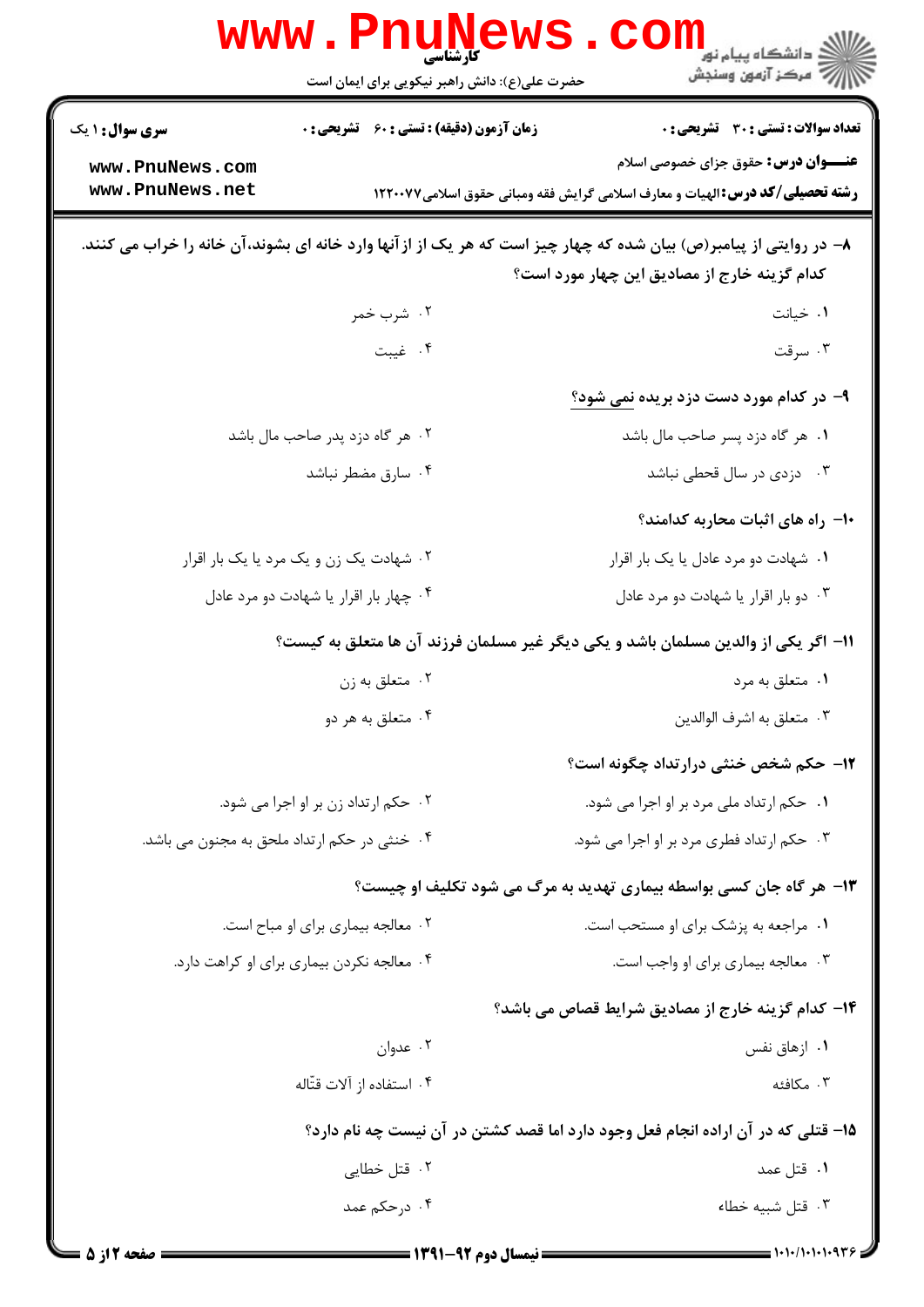|                                    | <b>www.Pnunew</b><br>حضرت علی(ع): دانش راهبر نیکویی برای ایمان است | ≦ دانشگاه پیام نو <mark>ر</mark><br>رآب مرڪز آزمون وسنڊش                                                                            |
|------------------------------------|--------------------------------------------------------------------|-------------------------------------------------------------------------------------------------------------------------------------|
| <b>سری سوال :</b> ۱ یک             | <b>زمان آزمون (دقیقه) : تستی : 60 ٪ تشریحی : 0</b>                 | <b>تعداد سوالات : تستی : 30 ٪ تشریحی : 0</b>                                                                                        |
| www.PnuNews.com<br>www.PnuNews.net |                                                                    | <b>عنـــوان درس:</b> حقوق جزای خصوصی اسلام<br><b>رشته تحصیلی/کد درس: ا</b> لهیات و معارف اسلامی گرایش فقه ومبانی حقوق اسلامی۱۲۲۰۰۷۷ |
|                                    |                                                                    | ۱۶- دیه زن تا چه مقدار برابر با دیه مرد است؟                                                                                        |
|                                    | ۰۲ یک چهارم                                                        | ۰۱ یک سوم                                                                                                                           |
|                                    | ۰۴ یک پنجم                                                         | ۰۳ يک دوم                                                                                                                           |
|                                    |                                                                    | ۱۷- اگر مسلمان مرتدی را بکشد کدام گزینه زیر صحیح است؟                                                                               |
|                                    |                                                                    | ٠١ توسط حاكم شرع قصاص مى شود                                                                                                        |
|                                    |                                                                    | ۰۲ دیه پرداخت می کند                                                                                                                |
|                                    |                                                                    | ۰۳ گناه کرده و حکومت اسلامی نسبت به او تصمیم مقتضی میگیرد                                                                           |
|                                    |                                                                    | ۰۴ چون خون مرتد هدر است کشتن او بلا اشکال است.                                                                                      |
|                                    |                                                                    | ۱۸- هر گاه شخصی اقرار کند که مقتول را عمداً کشته و دیگری اقرار کند که مقتول را خطایی کشته تکلیف چیست؟                               |
|                                    |                                                                    | ۰۱ اقرار کننده به قتل عمد قصاص میشود                                                                                                |
|                                    |                                                                    | ۰۲ اقرار کننده به قتل خطایی دیه پرداخت می کند.                                                                                      |
|                                    |                                                                    | ۰۳ هر دو نفر باید دیه مقتول را پرداخت نمایند.                                                                                       |
|                                    |                                                                    | ۰۴ ولی دم مخیر است هر کدام را تصدیق کند و طبق آن عمل کند                                                                            |
|                                    |                                                                    | ۱۹- قانون مجازات اسلامی ترتیب نصاب قسم در قتل عمد و شبهه عمد و خطایی محض را چند عدد می داند؟                                        |
|                                    | ۰۲ بیست و پنج- پنجاه- بیست و پنج                                   | ٠١. پنجاه- بيست و پنج- بيست و پنج                                                                                                   |
|                                    | ۰۴ پنجاه- بيست و هفت- بيست و پنج                                   | ۰۳ بیست و پنج-بیست و پنج- پنجاه                                                                                                     |
|                                    |                                                                    | +۲- هر گاه شخصی به دلیل ازدحام جمعیت کشته شود و قاتل او معلوم نباشد،کدام گزینه زیر صحیح است؟                                        |
|                                    |                                                                    | ۰۱ دیه او به عهده کسی نیست                                                                                                          |
|                                    |                                                                    | ۰۲ دیه او از بیت المال پرداخت می شود                                                                                                |
|                                    |                                                                    | ۰۳ دیه او توسط جمعیت ازدحام کننده پرداخت می شود.                                                                                    |
|                                    |                                                                    | ۰۴ نزدیکترین شخص به او هنگام ازدحام باید دیه او را بپردازد.                                                                         |
|                                    |                                                                    |                                                                                                                                     |
|                                    |                                                                    |                                                                                                                                     |
|                                    |                                                                    |                                                                                                                                     |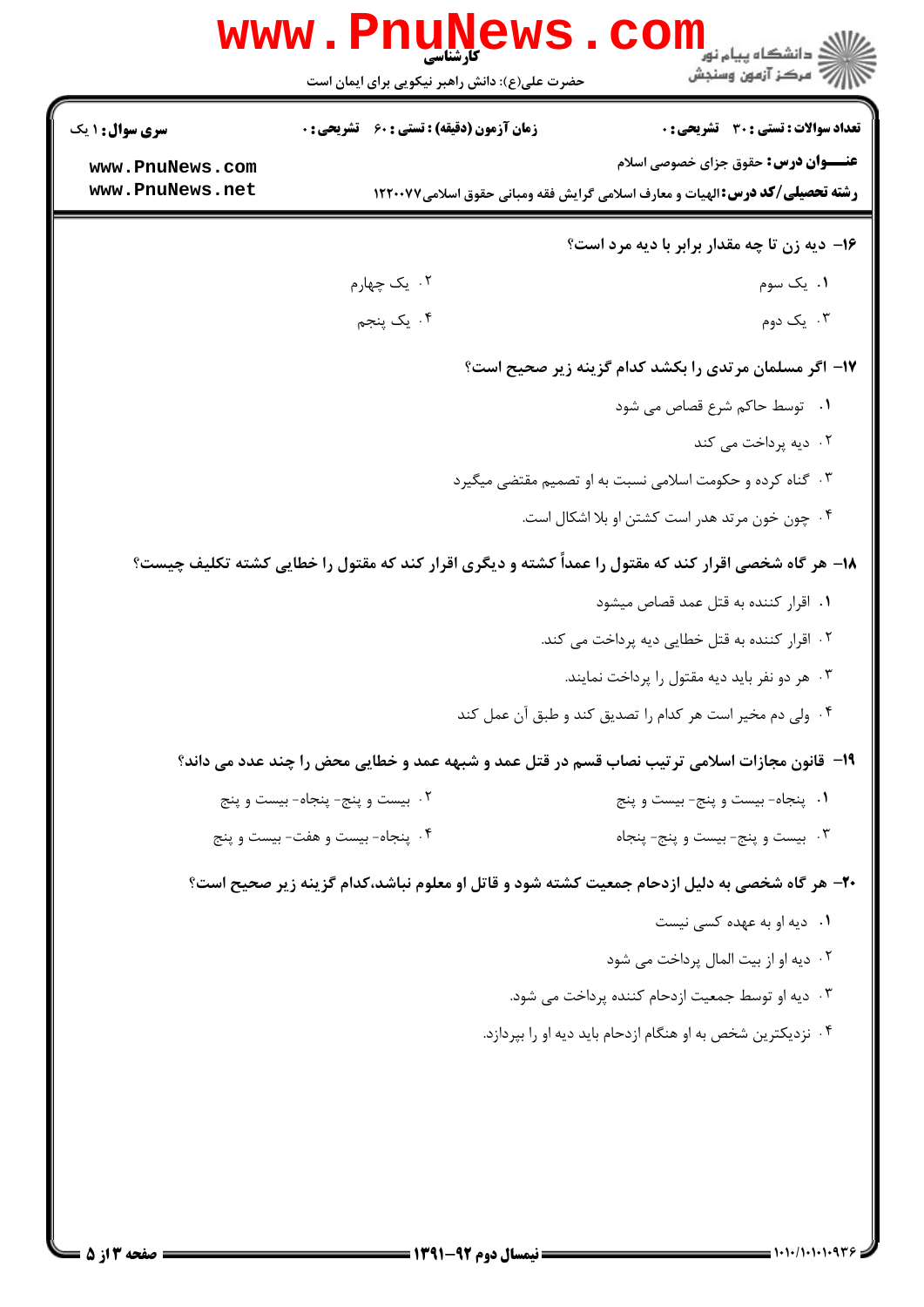|                                                              | <b>www.rnune</b><br>كارشتاسي.<br>حضرت علی(ع): دانش راهبر نیکویی برای ایمان است                                       | د دانشگاه پیام نور<br>ا∛ مرکز آزمون وسنجش                                                                                                                                                |
|--------------------------------------------------------------|----------------------------------------------------------------------------------------------------------------------|------------------------------------------------------------------------------------------------------------------------------------------------------------------------------------------|
| <b>سری سوال : ۱ یک</b><br>www.PnuNews.com<br>www.PnuNews.net | <b>زمان آزمون (دقیقه) : تستی : 60 ٪ تشریحی : 0</b>                                                                   | تعداد سوالات : تستى : 30 ٪ تشريحي : 0<br><b>عنـــوان درس:</b> حقوق جزای خصوصی اسلام<br><b>رشته تحصیلی/کد درس:</b> الهیات و معارف اسلامی گرایش فقه ومبانی حقوق اسلامی۱۲۲۰۰۷۷              |
|                                                              | <b>۲۱</b> - اگر جنایت کاری که دست راست ندارد دست راست شخص دیگری را قطع کند تکلیف چیست؟                               |                                                                                                                                                                                          |
|                                                              |                                                                                                                      | ٠١. با رضايت مجرم ديه پرداخت مي شود<br>۰۲ دست چپ او به جای دست راستش قصاص می شود<br>۰۳ در هر صورت الزاماً ديه تعيين مي گردد.                                                             |
|                                                              |                                                                                                                      | ۰۴ پای راست جنایتکار به جای دست راستش قصاص می شود.                                                                                                                                       |
|                                                              | ۲۲- چهار دندانی که ریشه بلند،تاجی باریک و نوکی تیز دارد و در دو طرف رباعیات قرار گرفته اند چه نام دارند؟<br>۰۲ ضواحک | ۰۱ اضراس                                                                                                                                                                                 |
|                                                              | ۰۴ طواحن                                                                                                             | ۰۳ انیاب                                                                                                                                                                                 |
|                                                              |                                                                                                                      | <b>۲۳</b> - کدام گزینه در خصوص قتل عمد غلط می باشد؟<br>٠١. اولياء قاتل نمي توانند صاحبان خون را وادار به گرفتن ديه كنند.<br>۰۲ «النفس بالنفس» در خصوص قتل عمد است.                       |
|                                                              |                                                                                                                      | ۰۳ اولیاء مقتول نمی توانند قاتل را الزام به پرداخت دیه کنند.<br>۰۴ حکم واجب اولی در قتل عمد،قصاص و دیه است.                                                                              |
|                                                              | <b>34- هر گاه«مجنی علیه» بعد از جنایت بمیرد،اما سبب مرگ او مشکوک باشد و مشخص نیست که سبب درگذشت او جنایت</b>         | وارد شده است یا خیر تکلیف چیست؟                                                                                                                                                          |
|                                                              |                                                                                                                      | ۰۱ جنایتکار باید دیه جان او را پرداخت کند<br>٠٢ جنايتكار قصاص نفس مى شود<br>۰۳ جنایتکار به دلخواه یا دیه عضورا می دهد یا قصاص می شود<br>۰۴ نسبت به جنایتکار قصاص همان جنایت انجام می شود |
|                                                              |                                                                                                                      | ۲۵– کدام گزینه وارث قصاص نیست؟                                                                                                                                                           |
|                                                              | ۲. شوهر نسبت به همسرش<br>۰۴ مادر نسبت به فرزند                                                                       | ۰۱ فرزند نسبت به پدر<br>۰۳ پدر نسبت به فرزندش                                                                                                                                            |
|                                                              |                                                                                                                      |                                                                                                                                                                                          |